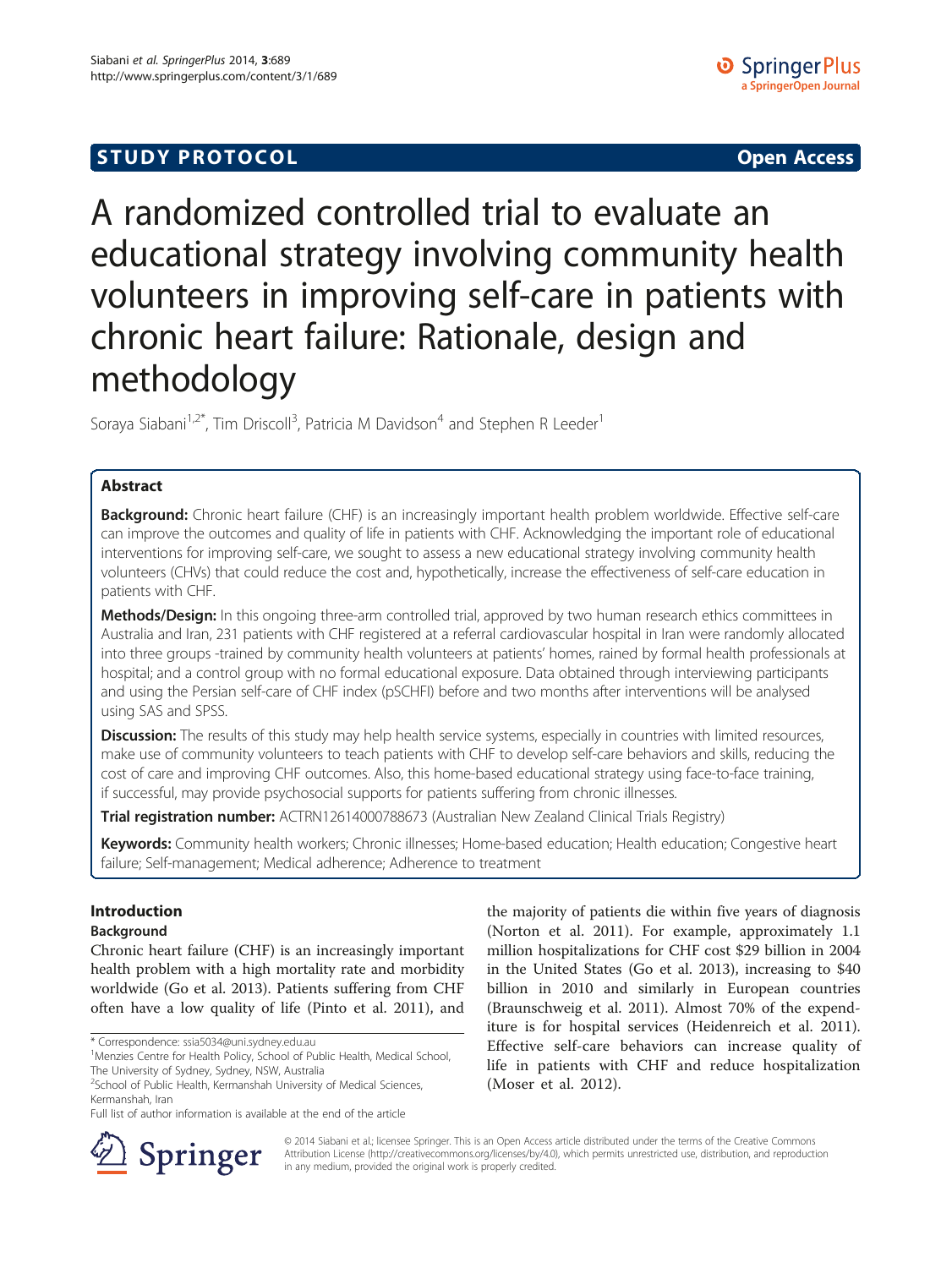Self-care in CHF refers to a naturalistic decision-making process including the choice of behaviours and activities that patients use to maintain life, health and well-being. It includes a healthy lifestyle (e.g. daily exercise), adherence to a treatment regimen, symptom monitoring and seeking assistance when symptoms occur or change (Riegel et al. [2009\)](#page-5-0). Evidence has underscored the importance of knowledge and self-care skills in order to accomplish effective self-care in patients with CHF (van der Wal et al. [2006;](#page-5-0) Siabani et al. [2013\)](#page-5-0). Health literacy accelerates self-care confidence (Dennison et al. [2011](#page-5-0)), while lack of knowledge and self-care skills is serious obstacles for patients with CHF and their adherence to treatment (Siabani et al. [2013\)](#page-5-0).

During the past decade many studies have tried and assessed innovative technologies and advanced educational methods to enhance knowledge and selfcare skills in patients with CHF (Baker et al. [2011](#page-5-0); Barnason et al. [2012](#page-5-0); Boyde et al. [2013;](#page-5-0) Boyde et al. [2011](#page-5-0)). However, these methods often prove to be ineffective. In addition, almost all interventions have been tried in developed countries rather than in populations living in countries with limited resources. Further, the technology used in these strategies (telehealth etc.) is not available in most less-developed countries. Professional-led programs, as most of these are, require resources that developing countries cannot afford (De Geest et al. [2004\)](#page-5-0). Therefore, educational programs using simple language, minimal technology and taught by dedicated non-professionals is theoretically a more feasible option. Community health workers' help is a common phenomenon, especially in low- or middle- income countries mainly in the primary care setting (Maes [2010;](#page-5-0) Hadi [2003](#page-5-0); Sirilak et al. [2013](#page-5-0); Giugliani et al. [2011\)](#page-5-0).

In Iran, in the past three decades, a new integrated health system has been introduced. It aims to address the Iranian population health needs, especially in rural area and underprivileged urban areas (Asaei [2014](#page-5-0); Malekafzali [2006\)](#page-5-0). Obtaining benefit from the help of community health volunteers (CHVs) locally called "Rabetin Behdasht" is a part of this system. CHVs are mostly females with basic education – high school or beyond – interested in helping the community health services without pay. The most important role of CHVs in Iran has been building a bridge between people who need follow-up (e.g. vaccination) and health delivery systems. Each CHV covers around 50–100 families living in her neighbourhood. The CHVs are trained after joining the health delivery system and asked to attend once a month at their local health centres to be given the cases for follow up. Evidence showed important progress in improving health indicators such as infant mortality rate across the country following their deployment (Asaei [2014](#page-5-0)).

To date, CHVs have limited their function to family planning programs and primary prevention (Giugliani et al. [2011;](#page-5-0) Malekafzali [2006\)](#page-5-0). Recognizing the possibility of role of educational interventions improving self-care in Iranian patients, and the limitation of resources available for this purpose we set out to assess an innovative educational strategy involving CHVs that might reduce cost and, hypothetically, increase effectiveness in improving self-care in patients with CHF.

## Aim and objectives

The aim of this study is to assess the effectiveness of a new educational strategy using CHVs (strategy I) in improving self-care in patients with CHF, in comparison with a formal educational strategy (strategy II) and a control group receiving standard care. The study hypothesis is that CHVs are equally or more effective as professional health educators in educating patients with chronic heart failure to improve self-care skills.

#### Primary objectives

To determine baseline self-care (self-care maintenance, self-care management and self-care confidence) in patients with CHF discharged from Imam Ali hospital (Iran) from August 2010 to June 2012.

To measure the scores relating to self-care (selfcare maintenance, self-care management and self-care confidence) in each of the three arms of the study, two months after applying interventions.

To compare self-care maintenance, self-care management and self-care confidence among groups I and, II, I and III, II and III.

#### Secondary objective

To explore the personal characteristics such as age and gender of study subjects.

To explore the health-related factors such as duration of CHF, number of admissions for CHF, and comorbidities (e.g. diabetes) in study subjects.

To determine the association between each personal factor (e.g. education and age) that might influence the efficacy of interventional strategies.

## Methods

# Trial design

This study is an ongoing three-arm randomised controlled trial aiming to compare a new educational strategy involving community health volunteers (CHVs) with health-professional-based educational strategy, and a control group received standard care without educational intervention. Self-care skill scales will be assessed and compared in three groups of patients with heart failure.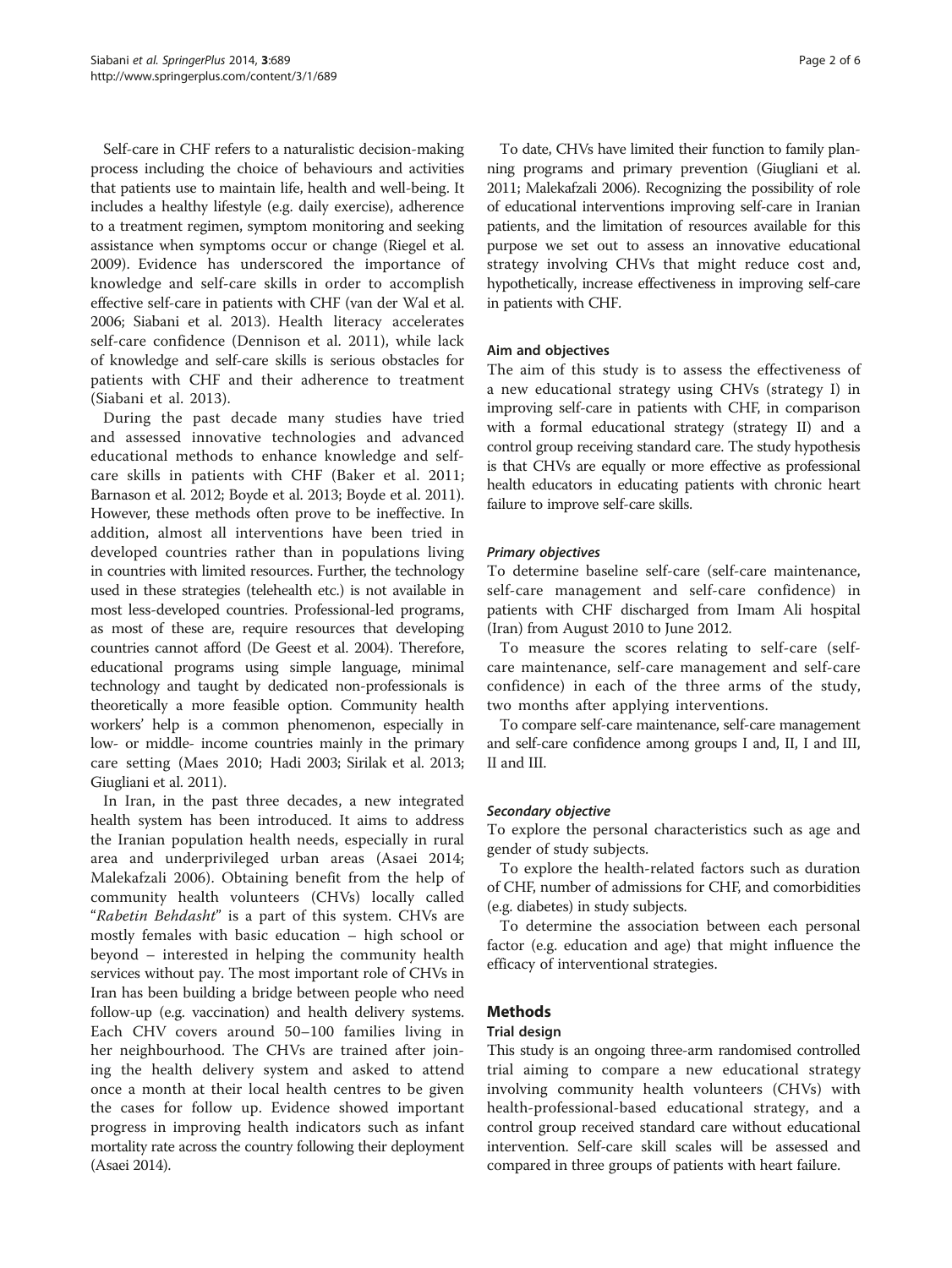#### Participants and setting

Two hundred thirty one patients above 18 years of age, who had been admitted to hospital at least once with CHF during last two years, but not in last two months, were recruited to participate in the study. Those who had CHF of New York Heart Association Class (NYHA) functional class II or III, and did not have cognitive problem were eligible for inclusion in this study. NYHA class IV was excluded because we excluded people with any severe mental or physical disability preventing people of self-care activities. Also, we excluded patients in class I, due to being asymptomatic, though we have not been collecting the functional status as a variable in our data collection. They were from a population of whom more than 99% are Muslim. Languages spoken in this population are Kurdish and Persian. Almost all were Caucasian and have similar cultural behaviors. Participants who met the inclusion criteria were identified in advance, using the hospitalization records, by an experienced nurse with access to the records. Subjects needed valid contact details to be included. Prior permission was obtained from the director of Imam Ali Hospital, Kermanshah, Iran. Ethics approval for the study was granted by human research ethics committees in Iran (Kermanshah University of Medical Sciences Research Ethics Committee) and Australia (University of Sydney Human Research Ethics Committee); A written informed consent for participation in the study was obtained from all participants.

#### Intervention

#### Educational approaches

The intervention included two different educational approaches to training self-care information to patients diagnosed with CHF. One group was trained face-to-face at their homes by CHVs and the second group was trained by a skilled nurse and a general practitioner in three small groups at a conference room in the hospital (Imam Ali Hospital).

#### Preparing educators

Prior to the intervention ten female CHVs, aged from 27 to 53 years were trained in three workshops by a general practitioner. These subjects were selected from among fifty CHVs connected to a health delivery center (Sameno-al-aemaeh) in Kermanshah. The inclusion criteria were; an acceptable level of conversation skills, ability to speak in Persian and Kurdish, having been actively involved during the preceding year in assisting at the health center and having graduated from high school or beyond. Three one-day workshops were held to train and prepare the selected CHVs, the number and duration of workshops being based on a needs-assessment conducted at the introductory session and using the feedback from participants (CHVs) after that session.

The aim of workshops was to teach the CHVs about the content of the educational programs for patients and how to present the information. The materials were obtained from heart failure text books (Bonow et al. [2011](#page-5-0)) and related sites (Krum et al. [2011\)](#page-5-0) that have been translated into simple Persian language understandable for patients, even those who might be illiterate. The preparation and simplification was conducted under supervision of a cardiologist. The information was provided in a PowerPoint presentation and in a notebook used in workshops. In addition, during workshops, tutors considered the likely questions or challenging issues that might be faced during their home visits. At the end of the workshops, using role play, each of CHVs was assessed to evaluate her ability as an educator. One of CHVs who did not have an acceptable result was removed from the list. Further, CHVs were given a contact number of a trained general practitioner to ask questions during home visits.

For the second group a nurse and general practitioner both experienced and working in cardiovascular disease and cardiovascular rehabilitation were employed. They were asked to study the notebook prepared as above. They were asked to educate participants, using their own knowledge and considering the aims and objectives of education. They were blind to the study purpose.

## Payments

The interventions were started in parallel, though educating by CHVs lasted about two weeks because each CHV had to educate approximately seven to eight patients one-by-one and at their homes. The patients in second group –educated at hospital– were offered reimbursement for travel costs but none asked. Fees were paid to educators of this group, namely, the nurse and general practitioner. CHVs making home visits were reimbursed for travel costs. Taxi fares were paid for one of the investigators who monitored the home-based education. Two months later participants in the three groups were interviewed again at home or hospital, according to their preferences.

#### **Outcomes**

The self-care components including self-care maintenance, self-care management and self-care confidence would be the main outcome variables of the study. These outcomes will be assessed before intervention and two months after intervention. The Persian version of the self-care chronic heart failure index V 6.2 (pSCHFI) scales is used to evaluate self-care components in three groups of study. The SCHFI uses a quantitative, ordinal, self-report and performancerating scale (Riegel et al. [2009\)](#page-5-0). Both SCHFI and pSCHFI include three scales with 22 questions–10 questions for self-maintenance, six for self-management and six for self-confidence. Each sub-scale is standardized to a possible score of zero to 100. In Persian version of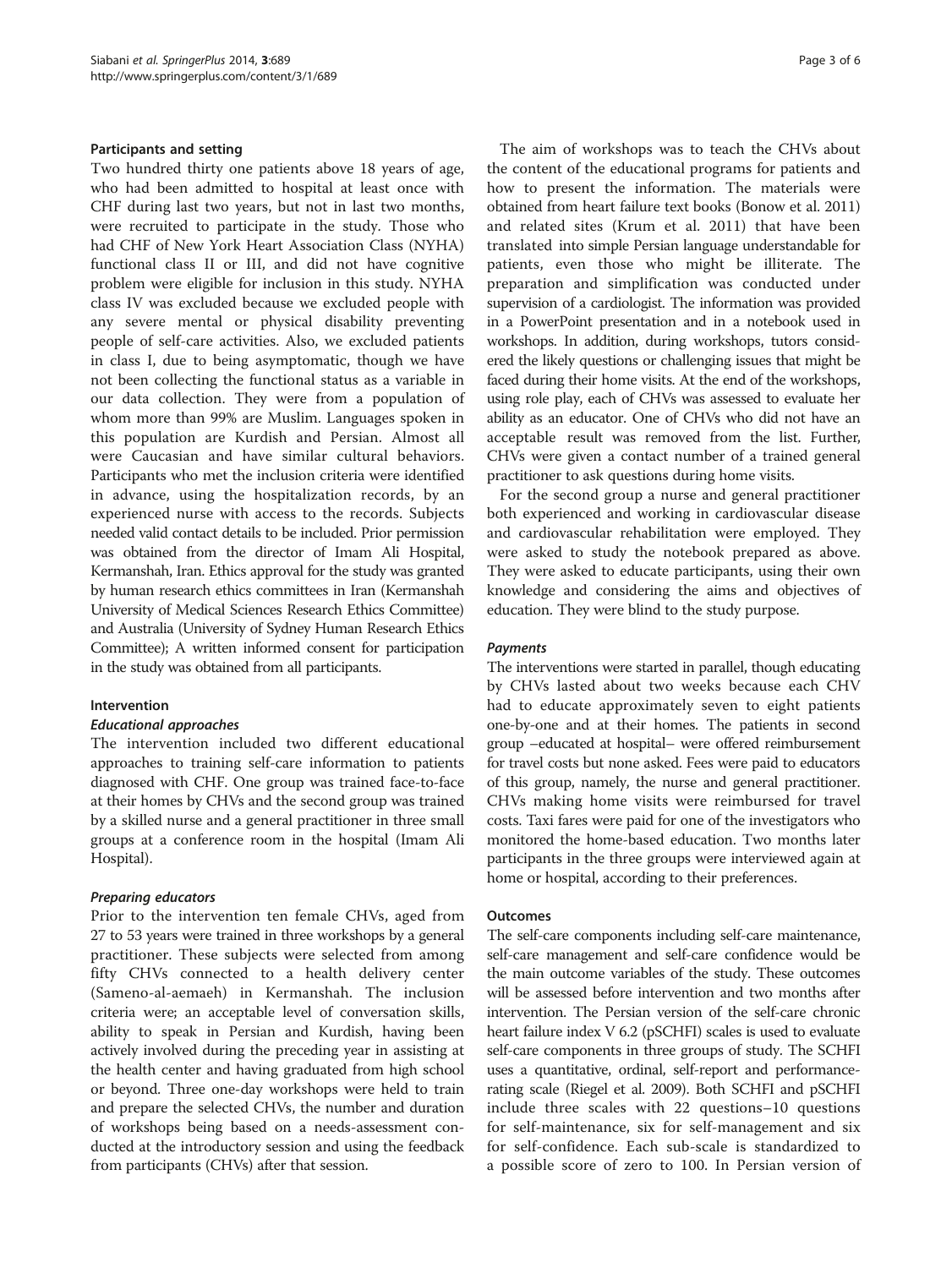SCHFI, in comparison with the original SCHFI, some grammatical changes had been made and a few words had been deleted or added, however none of those modifications did not change the meaning of the questions. For example, we inserted the phrase "How routinely do you…" at the beginning of many questions of the Self-maintenance sub-scale, instead of using only one sentence at the beginning of subscale, as used in the original SCHFI. In addition, item 4, "Do some physical activity?" was changed to "Do you routinely do your normal life activities such shopping and cleaning?" (Riegel et al. [2009](#page-5-0); Siabani et al. [2014](#page-5-0)).

In order to obtain demographic data and personal health information- as the secondary outcomes-, an investigatorconstructed questionnaire has been also administered that included 13 questions about age, sex, living status (with whom they live), smoking, co-morbidities (e.g. hypertension), duration of heart failure, and the number of times a patient had been admitted to hospital due to CHF symptoms from diagnosis CHF. This information will be used to evaluate the likely association between self-care scales and personal characteristics. Data collected by three experienced trained nurses and through interviewing have been conducted at the patient's home or hospital, according to participant preference, before intervention and two months after intervention.

#### Sample size

According to the following formula and information received from another study of a similar design (Riegel et al. [2009\)](#page-5-0), it was expected the mean increase in self-care would be about 22 units  $(d = 22)$ .

$$
n = \frac{2\left\{Z_{a/2} + Z_{\beta}\right\}^2 \sigma^2}{d^2}
$$

Hence to have a power of 90% ( $\sigma$  =40, d = 22, Z  $\alpha/2$  = 1.96, Z  $\beta$  =0.1) minimum 60 participants were needed for each group.

Considering a non-response rate of 15%, the sample size for each group would be 60, and total of 180 participants. However, according expert opinions, all 231 patients who had completed the primary interviews conducted to obtain the baseline data, and agreed with remaining in the study were considered to participate in the RCT, therefore, each group would be included 77 patients (Figure 1).

#### Randomization

#### Sequence generation

The random number list was generated using Microsoft Excel number generator.

#### Allocation concealment mechanism

A registered nurse working at the medical record department at Imam Ali hospital who had collected the list of eligible subjects sent them to the study leader. The study leader provided a biostatistician, who was paid by, but not involved in the study, with the list of names and subject numbers for all 231 subjects. The biostatistician randomized the list, as described above, and then sent the list of names and subject codes with the allocated group to the study leader.

#### Implementation

Subjects who met the selection criteria were contacted by a nurse working at the hospital and invited to participate in the study. Those who were available and agreed to participate were recruited to be interviewed. The interviews were conducted by two trained nurses. The completed questionnaires including patients' names and numbers were sent to the study leader. The list of numbers of those completed a baseline interview were sent to the biostatistician to be randomized as described above. The allocation list provided to the study leader was then used to assign subjects to their group, 77 subjects allocated to group I (exposed to CHVs), 77 subjects to group II (formal health educators) and 77 patients to group III (control group).

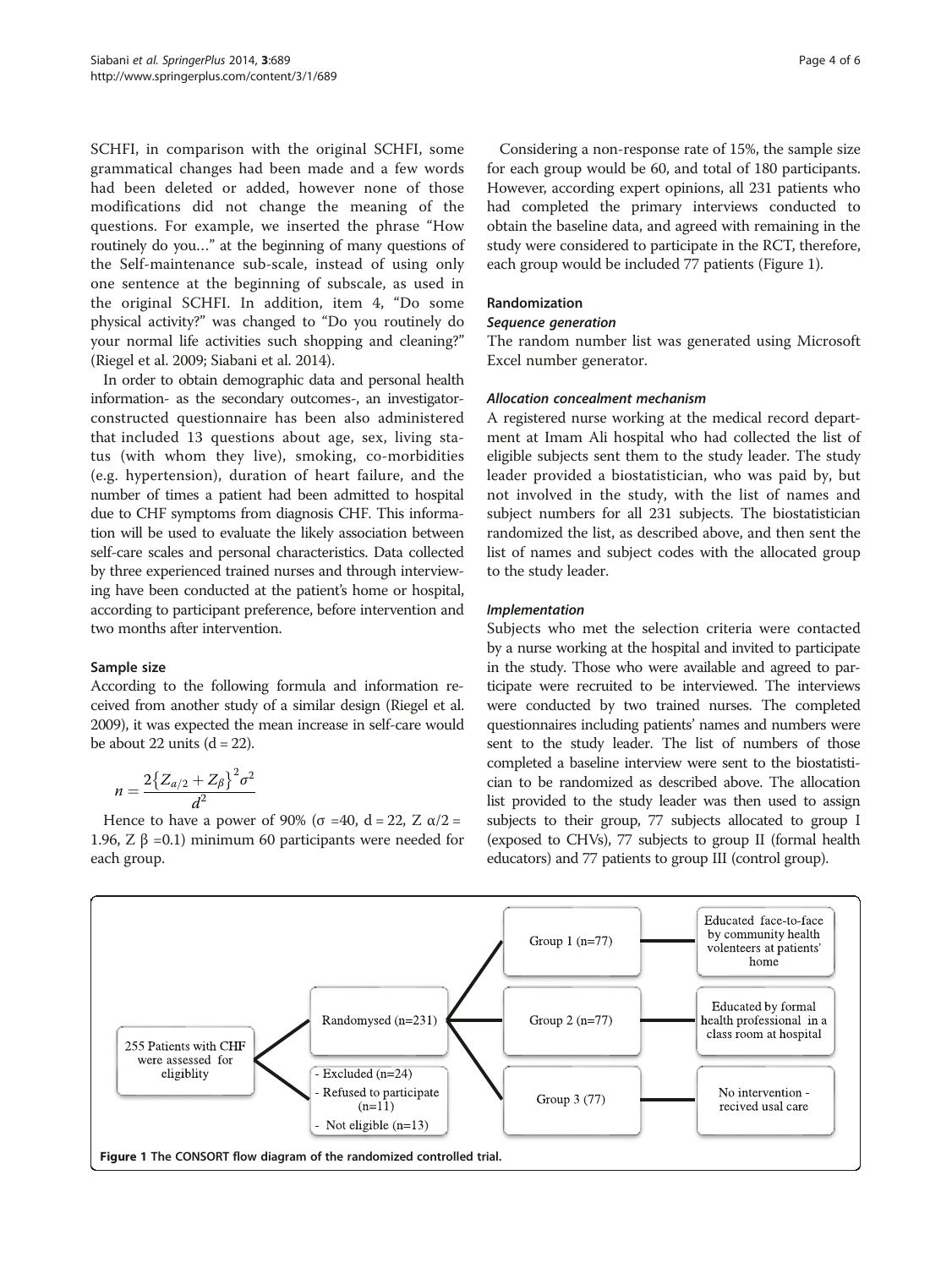|  |  | Table 1 The characteristics of randomized control trial |  |  |  |  |
|--|--|---------------------------------------------------------|--|--|--|--|
|--|--|---------------------------------------------------------|--|--|--|--|

| Group                       | <b>GROUP I</b>                                                                                             | <b>GROUP II</b>                                                                                               | <b>Group III</b>                 |  |
|-----------------------------|------------------------------------------------------------------------------------------------------------|---------------------------------------------------------------------------------------------------------------|----------------------------------|--|
| Intervention<br>(education) | Strategy I                                                                                                 | Strategy II                                                                                                   | Control group<br>(Standard care) |  |
| <b>Educators</b>            | <b>CHVs</b>                                                                                                | Formal health educators                                                                                       |                                  |  |
| Strategy                    | Face-to-face                                                                                               | Small group                                                                                                   | $\sim$                           |  |
| <b>Duration</b>             | 2 hours                                                                                                    | 4 hours                                                                                                       | $\sim$                           |  |
| Participants                | 77                                                                                                         | 77                                                                                                            | 77                               |  |
| Setting                     | Patients' homes                                                                                            | Hospital                                                                                                      |                                  |  |
| <b>Materials</b>            | Simplified instruction for self-care provided by a GP<br>and under supervision a cardiovascular specialist | Simplified instruction for self-care provided by a GP<br>and under supervision of a cardiovascular specialist | $\overline{\phantom{a}}$         |  |
| Monitoring                  | Checking 25% of cases by one of investigators for<br>intervention fidelity                                 | An investigator attending in class without announcing                                                         | $\sim$                           |  |

#### Blinding

Subjects were aware of where the training took place and who undertook the training and so could have been aware of the group to which they were allocated.

The first data collection occurred prior to randomization. The nurses involved in the data collection undertaken two months after the intervention were recruited to collect the data and has not have further involvement in the study. They were blinded to intervention allocation, but it is possible that the intervention allocation may have become known as a result of discussions during the data collection process.

## Statistical methods

SPSS version 21 and SAS will be used to analyse data. Using descriptive analysis for descriptive data, analytic biostatistics analysis (e.g. ANOVA, independent t-test and paired t-test) for assessing differences (between two groups, among three groups and before and after for each group) will be applied. Regression models will be used to explore associations between predicting factors (e.g. age, gender and education) and self-care scales, and also association between the effectiveness of each strategy and personal characteristics will be used. We will present frequencies and examine the expected associations between different variables to obtain answers for our research questions and hypothesis. T-tests will be used for continuous and normally distributed variables (e.g. self-care maintenance in terms of gender), chi-squared for nominal variables and other proportions (e.g. age group, sex), and multivariate generalized linear regression will be used for detecting associations between outcomes (e.g. self-care management) and explanatory variables (e.g. gender, education and disease duration). Nonparametric tests (e.g., Wilcoxon rank test and Median test) will be used when variables are found not to be normally distributed.

A summary of the interventional strategies is presented in the Table 1.

## Results

The results of this study will be reported once data analysis is completed.

# Conclusion

This study was designed to examine the hypothesis that CHVs through a face-to-face education program offered at patients' homes are able to train patients with CHF to care for themselves. If true, this would be a low-cost, simple and possibly more effective educational approach in order to improve self-care in patients with CHF. This strategy, especially in countries with limited resources, can minimize inequity in health services.

#### Competing interests

The authors declare that they have no competing interests.

#### Authors' contributions

SL, the main investigator in the University of Sydney, is the leader of study team and supervised everything related to the study including study design, funding and revising this manuscript. Also, he has edited the manuscript two times. SS is the study leader in Iran and conducts and manages study including subjects' recruitment, data collection etc., she also prepared the primary draft of manuscript and has the responsibility of submitting manuscript and responding to the following issues. TD helped to draft the manuscript and revised the manuscript several times. He will be involved in the study to the end. PD participated in the primary design of the study, literature review and revising and editing the manuscript. All authors read and approved the final manuscript.

#### Acknowledgment

We would like to thank Professor. Barbara Riegel for Allowing us to translate her self-care measure and her encouraging advice in conducting the study, Dr. Farid Najafi and Dr. Masoud Mirzaei for their comments on study design, Dr. Sara Siahbani for her help in translating and validating the study instrument, Dr. Reza Khodarahmi for his official collaboration in Kermanshah University Medical Sciences (KUMS). Also, we are greatly appreciate comments from the ethics committees in KUMS and the University of Sydney.

#### Funding

Kermanshah University of Medical Sciences in Iran and the University of Sydney in Australia, have provided facility and financial supports for data collection and traveling fees.